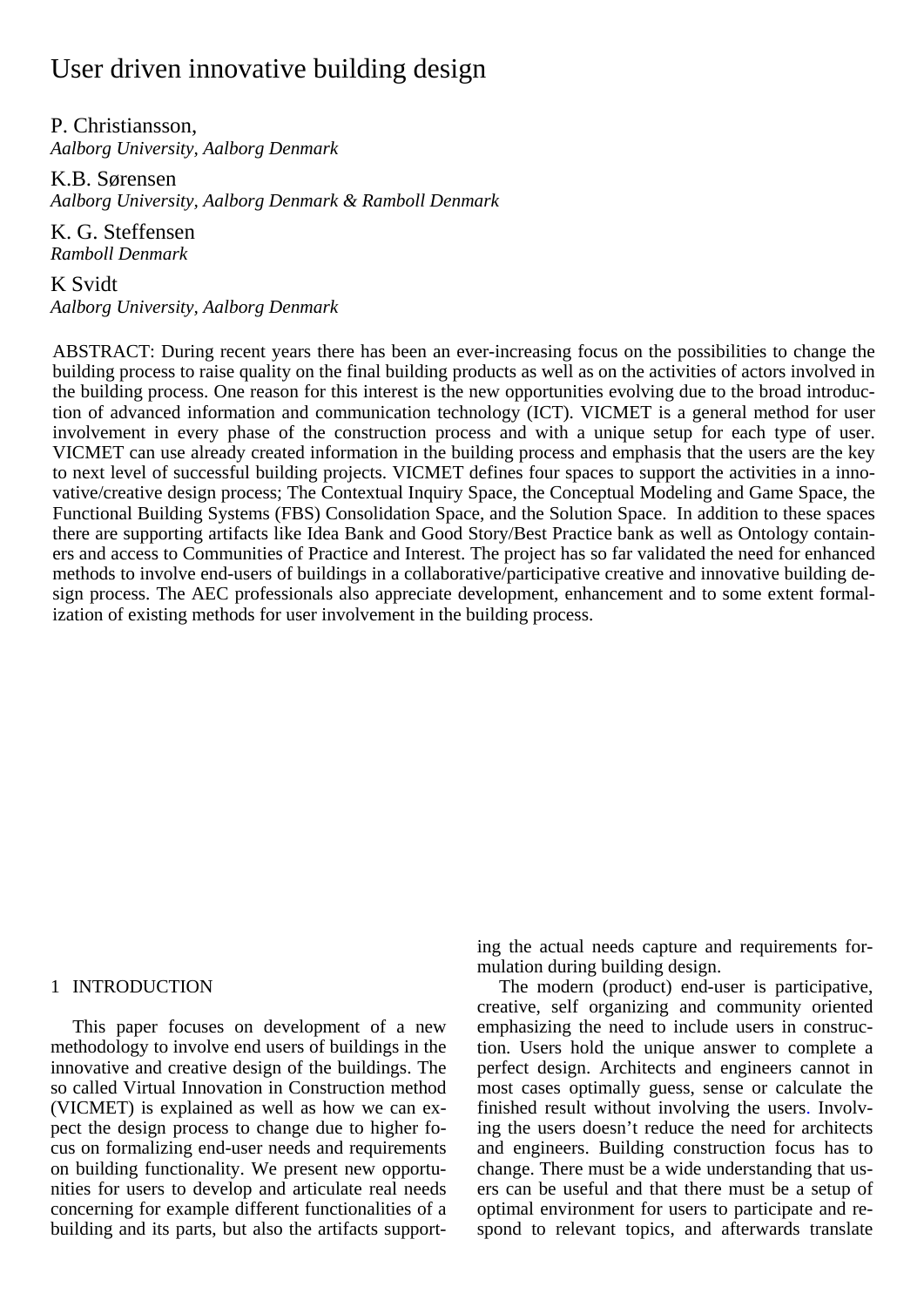their needs into design solutions. This means we need a high level knowledge on the specific users and the context they act in.

Advanced ICT tools give us possibilities to develop and introduce support for contextual inquiry and capture of user needs, ideas and innovative proposals for enhancement of new and existing services and building functionalities. We also have opportunities to further develop methods and tools to ensure effective user participation in design and evaluations of proposed building solutions.

The paper presents results from the on-going project User Involvement in Construction - Virtual Innovation in Construction, VIC, financed by the Danish Enterprise and Construction Authority and the Programme for User Driven Innovation. Project participants are the two main engineering and architecture companies in Denmark, Arkitema A/S and Ramboll A/S, and Aalborg University, Civil Engineering department.

# 2 BACKGROUND

Buildings are important ingredients in optimizing quality of our lives whether we talk about buildings for living, work, or different kinds of social services. Buildings are not ordinary products like mobile phones or cars. They are often produced as one of a kind by organizations existing only during the building project. There are great opportunities for innovation in this open environment but also challenges caused by the intra-organizational setting, entailing that much knowledge on how innovation is carried through within companies are not directly applicable.

Methods have been developed, particularly in the design industry, to uncover such needs, which cannot be revealed with the help of the prevalent methods. These methods are of an anthropological nature, and go under such terms as user-centered design, user-driven innovation, empathic research, and applied ethnography. The methods are concerned with studying and observing people in their daily routine, in order to understand what underlies their actions and behavior. The aim of the methods is thus to acquire knowledge about people and their behavior in a broad perspective, as well as about their feelings, values and inner driving forces. By involving users in the development process of, for example, a new domicile for a company, you can help to ensure their sense of ownership of the changes that the move will entail.

We describe user driven innovation as a 'systematic approach to develop new products and services, building on investigation or adoption of users life, identity, praxis, and needs including unrevealed needs' (Christiansson et al. 2008).

The building may be regarded as a system that is going to be used by people in different types of organizations. ICT gives us opportunities to improve the designs of many user systems and certainly buildings through (development of) new design tools, virtual building prototyping and testing, virtual spaces for collaboration, and through in buildings embedded ICT systems. Unfortunately many user systems today lack effective fulfillment of user needs, as they very often are not properly taken into account.

The project goal of the Virtual Innovation in Construction (VIC) is to create an ICT supported methodology VICMET to involve building end user in a creative innovation process together with building designers, to capture and formulate end-user needs and requirements on buildings and their functionality.

# 3 STATE OF THE ART

User driven innovative building design embraces many knowledge domains. We have below highlighted some areas that are of special interest.

The innovation scene is changing as we apply more open business models, (Chesbrough 2006), also entailing uncertainties on intellectual property establishment. Innovation and development of new products is not taking place inside a single company and may very well require long term strategy development and implementation and return of investments. Innovation diffusion occurs within a social system or network (Rogers 2003). Increased interaction in a social network may increase the rate of diffusion, and is affected by opinion leaders and change agents (Pittaway et al. 2004).

Advanced ICT tools enhance our possibilities for effective, efficient and user-friendly collaboration in both physical and virtual environments. See for example Cisco TelePresence solutions (Cisco, 2009). Augmented reality enables us to different degree to superimpose e.g. virtual building models with reality. In this way we can see what is behind the wall, put non-existing furnishing and equipment into rooms. We can collaborate in real time in one physical room on the same building model (with photorealistic rendering on surfaces) and even connect many physical rooms to a common virtual room where participants can be represented by avatars. (Christiansson et al. 2009). Experiences from Danish design collaboration on digital virtual building models in praxis show that synchronous collaboration is useful in that more or less immediate access to different team members are at hand. This also puts high demands on the supporting ICT if the persons are not physically situated in the same room. There will be demand on preferably full size representations of distant persons in virtual rooms with common for all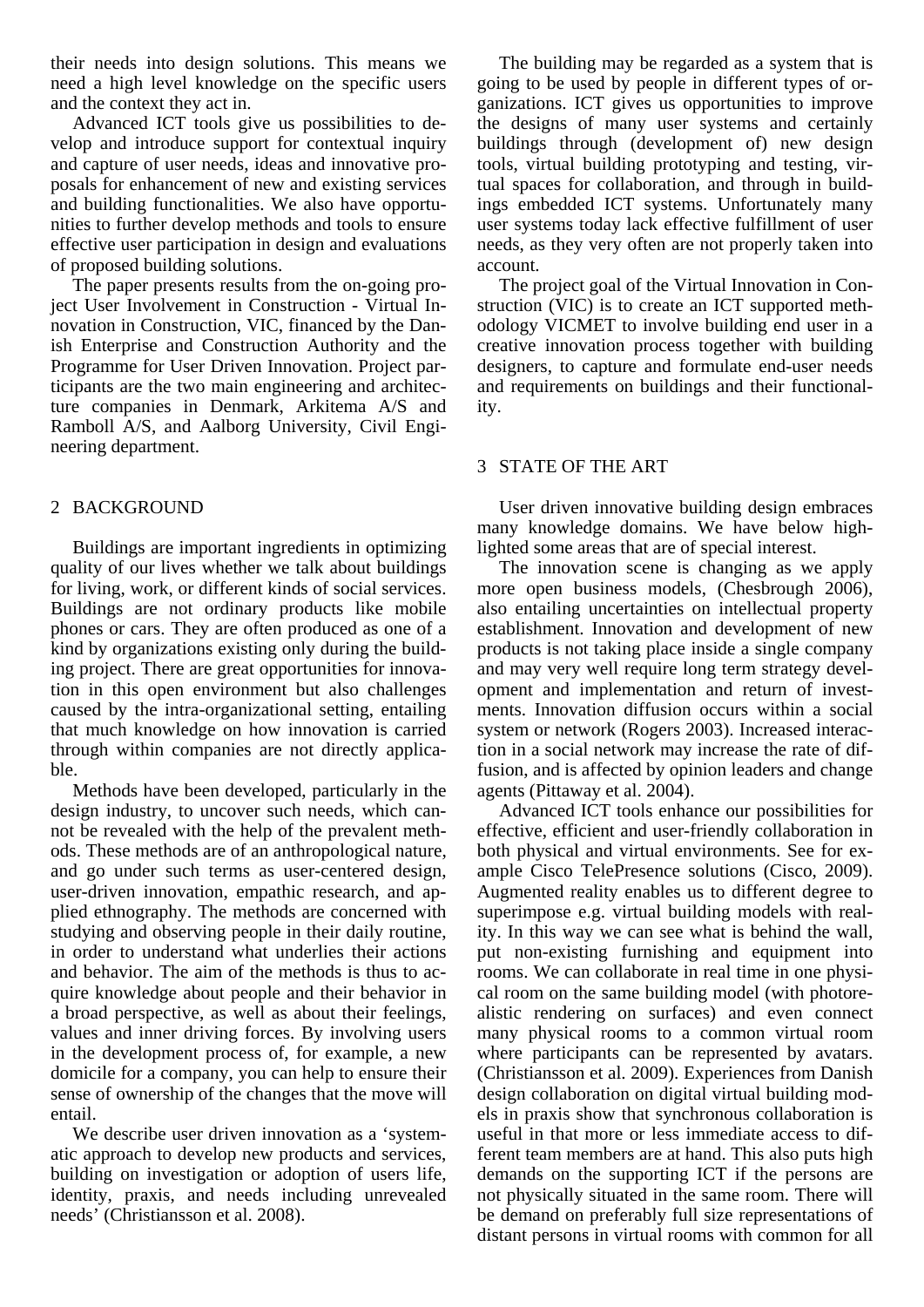participants perceptible access to the design artifacts and building systems under design as well as results such as weighed needs matrixes. Such ICT tools may today be rather costly.

Advanced ICT tools are developed and implemented on global scale pushing development of (defacto) standards on levels from data communication, web services up to virtual building modeling and communication. Virtual building product and process models are matured and increasingly used (Eastman et al. 2008), and recommendations for new working methods are published (bips 2007). Connection of physical things and corresponding virtual models is support by RFID (Radio Frequency Identification) (Sørensen et al. 2008b).

The buildings themselves will also be more adaptive to different uses and responsive to the end user needs through embedded ICT supported systems. (Christiansson 2007).

# 4 UNDERSTANDING THE USERS

Before a client ends up with a requirements specification on a building, we have to recurrently traverse the end-user needs capture and consolidation process. The end-users of a building are typically building inhabitants, external service providers, operation and maintenance personnel, and building

administration. The end-users are most often unique coming from different building usage contexts. They may in many cases have conflicting wishes and expectations on building performance, optimizing from their world of discourse. Wishes and needs on the functionality of the final building have to be formulated with common mutual understanding in a collaborative process we can call co-creation (Cherkoff & Moor., 2004; Prahalad & Venkatram, 2001).

# 5 METHOD FOR DEVELOPMENT OF VICMET

The VIC method (VICMET) is itself developed in an innovative/creative design process. At the same time the building design process is transformed to better support creative and innovative building design, see Figure 1. The contextual design (CD) method (Beyer & Holtzblatt 1998) is giving inspiration in the VIC system development.

The Confluence 'enterprise wiki' from Attlassian, http://www.atlassian.com/, was chosen to serve as a hosted project web also housing the VIC Public Space, Figure 2. VIC Confluence is mainly used as a dynamic content management system also used to take real time notes during physical and virtual meetings. The main structure of VIC Confluence is Help, Project basis (contact info, activity plans, templates etc.), Economy, Activities (according to activ-



Figure 1. gives an overview of the two parallel processes namely design of the VICMET and improvement of the building design process to better handle early user needs and requirements capture as well as functional building system design and mapping to component (building parts) building systems.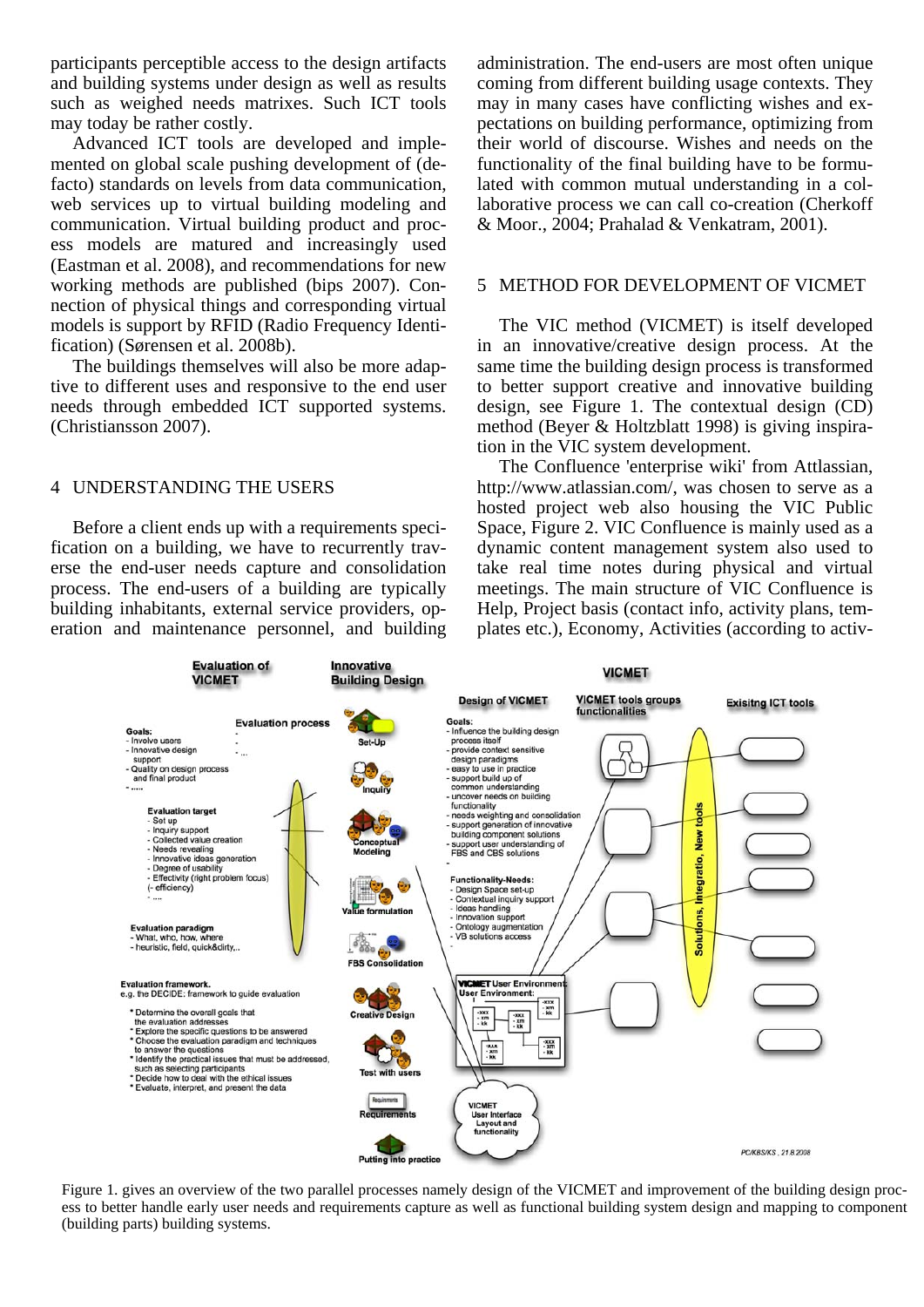ity plan with storage and support of project synchronous and asynchronous collaboration), Meetings, VIC publication, and References (Literature, digital models, projects, software).



Figure 2. Screen dumps from meeting notes taken during work group meeting in the VIC project. The Confluence enterprise wiki is used for project collaboration support and documentation.

#### 5.1 *The two headquarter cases*

The VICMET is explained and assessed based on a test case 'innovative meeting room design'. Examples are given on collection of contextual inquiry information through for example meta-marking and automatic storing of self observations, work flow models in Contextual Design (Beyer & Holtzblatt, 1998), and questionnaire handling.

Initial needs and requirements on the system are consolidated from Arkitema A/S and Ramboll A/S respective design of their new offices in Copenhagen as well from project participants' general experiences.

## 5.2 *VICMET conceptual models*

The Contextual Design methodology is partly used in design of the VICMET itself. Figure 3 shows an example of a work flow model during conceptual modeling of VICMET actors information flow and place holders for information banks and meeting places. The model is dynamically documented in the CmapTools, http://cmap.ihmc.us/download/, an open source concept-mapping tool running on Windows, Mac and Linux platforms. External elements can be accessed by clicking concepts for example URL links, videos, and software applications and the whole concept map can be published and accessed from the WWW. An early interactive layout of VICMET according to Figure 3 was for example used in working sessions and also accessible from the WWW.



Figure 3. An early work flow model of the VICMET with references to the SOL Solution Space (SOL), FBS (Functional Building Systems) Consolidation Space (FCON), Conceptual Modeling and Game Space (COG), and Contextual Inquiry Space (CONTEQ).

## 5.3 *Ontologies*

What is an ontology? "Within knowledge engineering the term has been widely discussed in the 1990's (Guarino 1996). Guarino argues that Tom Gruber's definition is the best known (Gruber 1993): "An ontology is an explicit specification of a conceptualization." For use within IT in construction the similar but more detailed definition by DLI Glossary (1998) is also a good definition: "An ontology is an explicit formal specification of how to represent the objects, concepts, and other entities that are assumed to exist in some area of interest and the relationships that hold among them." (Sørensen et al. 2008a).

Figure 4 presents the upper general ontology used in the VICMET. The InteliGrid Ontology Framework (Gehre et al. 2006) also describes a meta ontology and four independent but inter-related ontologies that can be further specialized in an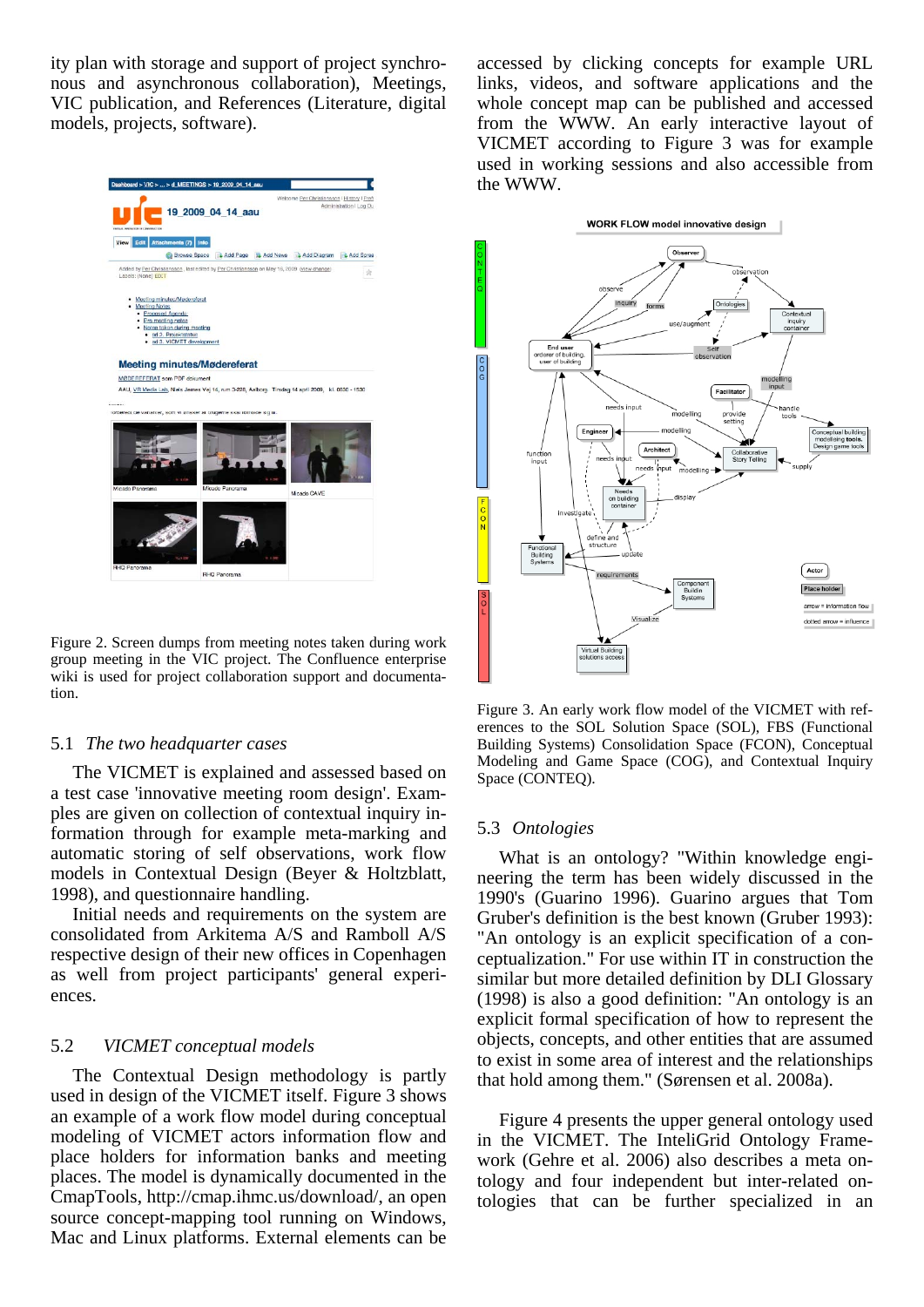extensible set of domain-specific ontologies serving particular industry purposes.



Figure 4. Overview of ontology domains and their relations. From (Sørensen e.al., 2008a)

A meta level VICMET ontology was presented in (Christiansson et al. 2008).

Business process ontologies cover areas such as end-user needs, and Functional Building Systems (FBS). Organizational ontologies cover areas such as actor roles, company organizations and interrelations, design paradigms, and building project organization. The Resource Onotologies cover areas such as VICMET tools, Component Building Systems (CBS), and Virtual Building models. Technical service ontologies describes services enabling data communication through heterogeneous networks and also standardized use of hardware and software from different suppliers.

# 6 VIC METHODOLOGY

## 6.1 *The VIC Method*

VICMET can be used in connection with design of new buildings or refurbishment of old ones in different phases of a project and with different focus areas. VICMET has a formalized approach adapting to design context with selection of appropriate tools to support end-user participation in the creative and innovative design process.

VICMET has four spaces for user involvement: (Figure 5)

1) The Contextual Inquiry Space

2) The Conceptual Modeling and Game Space

3) The Functional Building Systems (FBS) Consolidation Space

4) The Solution Space.

In addition to these spaces there are supporting artifacts like Idea Bank and Good Story/Best Practice bank, Ontology containers and access to Communities of Practice and Interest.

VICMET is implemented in the so-called VIC-SPACE mainly residing on the WWW and accessed as an innovative/creative design tool aid under the working name VICCI.



Figure 5. The main working spaces in the VICMET supporting creative and innovative building design.

The VICMET follows 8 steps according to the list below;

- 1. *Formulate Design/Innovation domain*
- 2. *Set up design theme* include end-users). Identify/allocate resources such as Idea bank, Best practice, Contextual Inquiry Bank
- 3. *Contextual Inquiry* (in CONTEQ) Where, how, who, when, methods support
- 4. *Conceptual Modeling and Gaming* (in COG) Modeling support (Contextual design methodology). Functional Building Systems specification. Creative/Innovative design.
- 5. *Consolidation and Value formulation* (in COG) Collaborative Story telling. Needs weighing and listing.
- 6. *Component Building System* (in FCON) CBS modeling. Functional Building Systems and Component Building Systems mapping.
- 7. *Solution* (in SOL) 3D virtual building modeling of (alternative) solutions.
- 8. *Evaluation of solutions* (in SOL)
- 9. goto 3

The VICMET is through a scenario 'Innovative ICT supported Design in the year 2015' - described below.

## 6.2 *VICMET scenario*

'Innovative ICT supported Design in the year 2015'

#### 6.2.1 *Formulate Design Domain*

An architect has the first meeting with a new client. A meeting that concerns design of a new headquarters for the client's knowledge based company. During the meeting they have discussed possibilities in building a new innovative and flexible headquar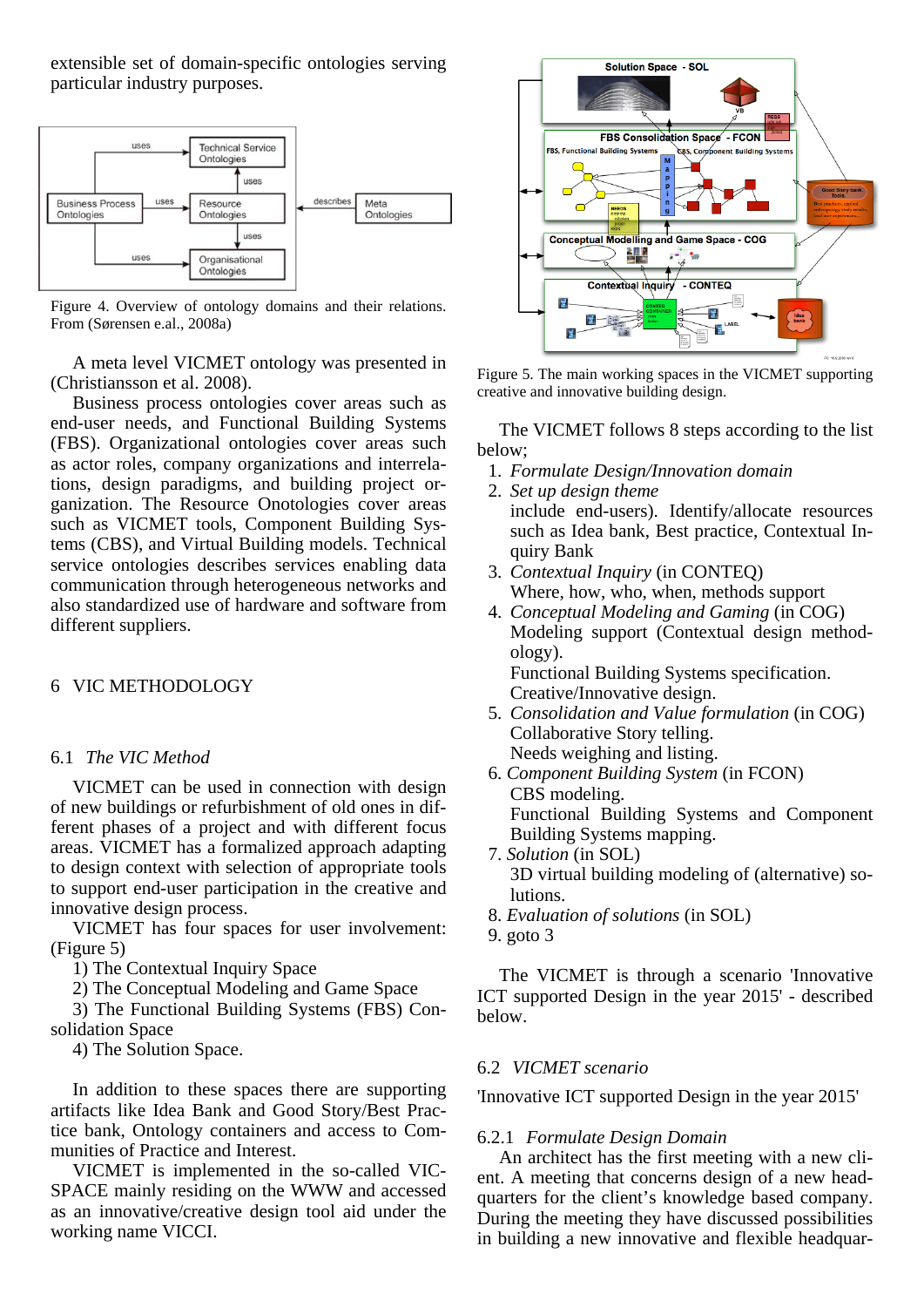ters but also the difficulties in satisfying the employees during times with reduced employment. The architect used the first meeting to understand the new costumer and their organization as well as what initialized the idea of building a new headquarters. During the meeting the architect and client cooperatively sketch early concept maps (Novak & Cañas, 2008) of the ideas and the organization to define the design domain in the web-based design and collaboration tool VICCI. It helps to create a shared understanding of the task at hand between the architect and client and to later help them remember all the input from the inspiring discussion.

## 6.2.2 *Set up design team*

The architect returns to the office and access VICCI where she enters a few more details to the concept maps, and observes that the Idea Bank widget running in the corner of the VICCI interface presents inspiration from similar projects and some of the highest ranked office space solutions earlier designed for knowledge companies.

VICCI provides an overview of the available resources within the organization and collaborators in their network. A suggestion of the best team for the task, based on personality profiles, is also presented to the architect to ensure the right mix and availability of social as well as AEC professional competences within the estimated 6 months design. The architect now sends an invitation to the suggested two engineers, the virtual modeling expert and the architect to participate in the project and sign up in VICCI. Similar work is done at the client organization to establish a user group.

## 6.2.3 *Contextual inquiry*

The contextual inquiry is to high extent a highly iterative activity and the design team uses interviews, workshops, collaborative story telling, commented virtual building model walkthroughs, and observations of the knowledge workers in their actual working environment to get an understanding of the business problems that the new building must support. The architect has focus on the observations at the work place because his experience proves that it will ensure capture of the real business practice and daily activities and not just self-reported issues and company policies. See also (Christiansson et al. 2008). Self-observations are also documented during this phase, see figure 6.

# 6.2.4 *Conceptual modeling and gaming*

After a broad understanding of the users' contexts in the new building is it time to enter the conceptual modeling and game space so the users can express and discover their actual needs, behaviors and functional requirements on the new building (including what is prescribed in norms and regulations).



Figure 6. Example on used self-observation methodology. The self observations in this case are captured on an Apple iPhone where they are immediately meta-marked and then automatically uploaded and stored on flickr, http://www.flickr.com/, on the WWW.

During workshops the client and the architects collaborate in making conceptual models such as work flow models, cultural models and the physical environment models on multi-touch display on the table (Microsoft, 2009). The tool palette in VICCI supports this by a set of predefined game editing tools as well as free hand sketching. Their modeling work ends up with a functional building system diagram describing the functions to be supported by the new building, how they are related, and their properties and artifacts.

#### 6.2.5 *Consolidation and value formulation*

The budget is tight and therefore prioritizing of the clients needs to the new building is required. A set of functional prioritization criteria is created in collaboration between the design team and the client. Based on the inquiry and the conceptual modeling each member in the design team creates lists of needs related to the functional building systems. The lists are then mapped to the prioritization criteria in a consolidation matrix to support the decision making process.

An important part of this collaborative work is also the formulation of the vision for the building project. This vision is important to bridge the gap between the design team involved in the early phases of the project and the designers responsible for the detailed design. See also Figure 7.

## 6.2.6 *Component Building System*

The functionality of the building from end-user perspective is more or less formalized in the Functional Building System (FBS) and linked to the building elements represented in the so called Component Building System (CBS), which in the Solution space can be implemented in an IFC model server or traditional CAD system. The virtual modeling expert creates a mapping scheme between the functional building system and the overall component building system based on a national building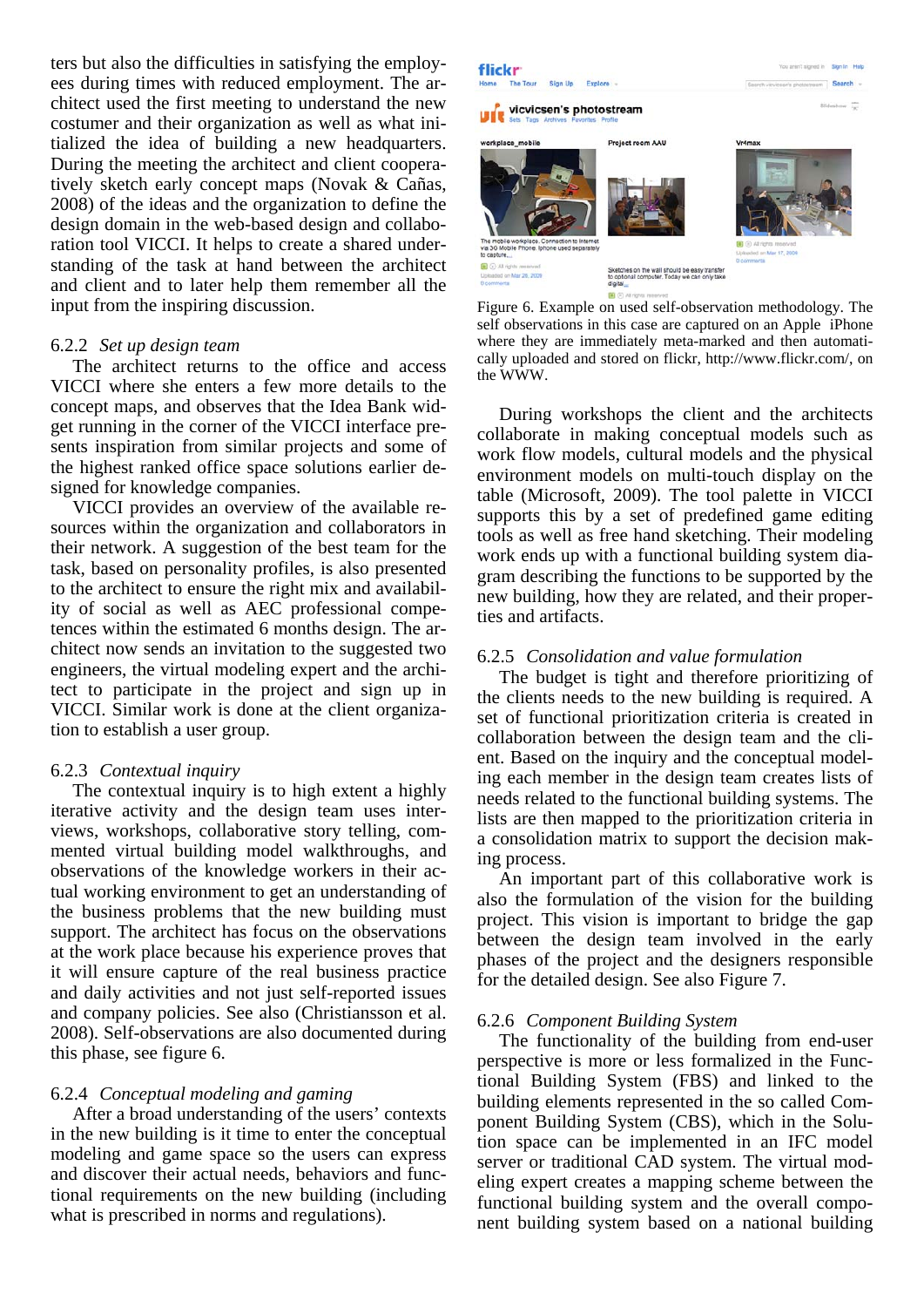classification system. This mapping is used in the design process whenever information about the user needs is needed.



Figure 7. Prototype, where the mapping functionality from the Functional Building System to the Component Building System is illustrated in a virtual collaboration tool for construction. The prototype illustrates an implementation in a desktop application.

## 6.2.7 *Solution*

The virtual building (VB) plays a central role when we simulate, test, evaluate and refine services during building design. A VB may be defined as "a formalized digital description of an existing or planned building which can be used to fully simulate and communicate the behavior of the real building in its expected con-texts" (Christiansson 1999).

The virtual modeling expert supports the architects and engineers in creating virtual building (VB) prototypes of design proposals. The VB prototypes are supplemented with requirement models and physical mock-ups of parts of the solution to provide the client with the best possible basis for decision. The VB prototypes are synchronized with VICCI and shared among the project participants. VICCI also stores the design history to an overview of design rationale. The engineers and virtual modeling expert are not co-located and they therefore collaborate in synchronous as well as asynchronous mode through VICCI.

## 6.2.8 *Evaluation of solutions*

Solutions are evaluated against needs and requirements. The developed solution proposals are evaluated in VICCI and with the users in a number of ways. In VICCI the automatic design checker gives the first proposal a functional system bronze score, a LEED silver (Leadership in Energy and Environmental Design - Green Building Rating System) and a long list of soft as well as hard clashes. The virtual prototypes are further evaluated with the client during workshops in the engineers' virtual reality environment. The interactive virtual model viewer in VICCI is used to evaluate the minor revisions to get continuous feedback from the client. The design team and client are not satisfied with the functional system and LEED scores. Therefore refined solutions are needed.

The components are continuously annotated with the incoming comments through the whole evaluation process. The previously created mapping between the component building system and the functional building system enables the designers to overview incoming feedback and quickly provide new refined design proposals.

This iterative user involvement process continues from step 3 and runs until a satisfactory solution proposal is achieved. New ideas are captured during evaluation and stored in the Idea bank.

## 7 VICMET EVALUATION

VICMET is evaluated in praxis using the Ramboll and Arkitema headquarters under design and construction. In the Ramboll case the process in many cases take point of departure in the SOL space where possible solutions are analyzed. Arkitema strives to start at a conceptual level in the COG space not to restrain creative thinking.

Previous experiences show that knowledge acquired on needs, common values, overall views, was often lost due to participants entering (often too late) and leaving the process. This was valid for both formally expressed and tacit knowledge (i.e. beyond formally documented during process). Arkitema emphasize that they would have needed a more structured way to handle the consolidation and optimization of needs in the innovative design of their new office. VICMET will help solve these problems.

Different VICMET tools are evaluated for each step in VICMET. Example on VICMET tools is outlined in table 1.

| VICMET step<br>Tools used in VICMET (examples)<br>(see Chapter 5.1) |                                                                                                |
|---------------------------------------------------------------------|------------------------------------------------------------------------------------------------|
| Step 1                                                              | Concept Map tool                                                                               |
| Step 2                                                              | Belbin personality test                                                                        |
| Step 3                                                              | Interviews, Questionnaire, Appreciative inquiry,<br>Focus groups, Self Observation, workshops, |
|                                                                     | Confluence distributed workshops, brainstorms,                                                 |
|                                                                     | Scenario writing, Lead user involvement,                                                       |
|                                                                     | Behavioral mapping, Communities of interest,                                                   |
|                                                                     | Commented VB walkthroughs, Contextual Design                                                   |
| Step 4                                                              | Collaborative story telling, Contextual Design,                                                |
|                                                                     | Game Cards, Design games                                                                       |
| Step 5                                                              | Consolidation matrix, prioritization criteria,                                                 |
|                                                                     | Story boarding,                                                                                |
| Step 6                                                              | Concept mapping, Building Classifications,                                                     |
| Step 7                                                              | 3D authoring (Tekla etc.), Crysis game engine,<br>conversion to 3D Studio Max,,                |
| Step 8                                                              | VR4Max, workshops in Virtual Reality lab,                                                      |
|                                                                     | Solibri Model checker,                                                                         |
|                                                                     | Annotations of model by users                                                                  |